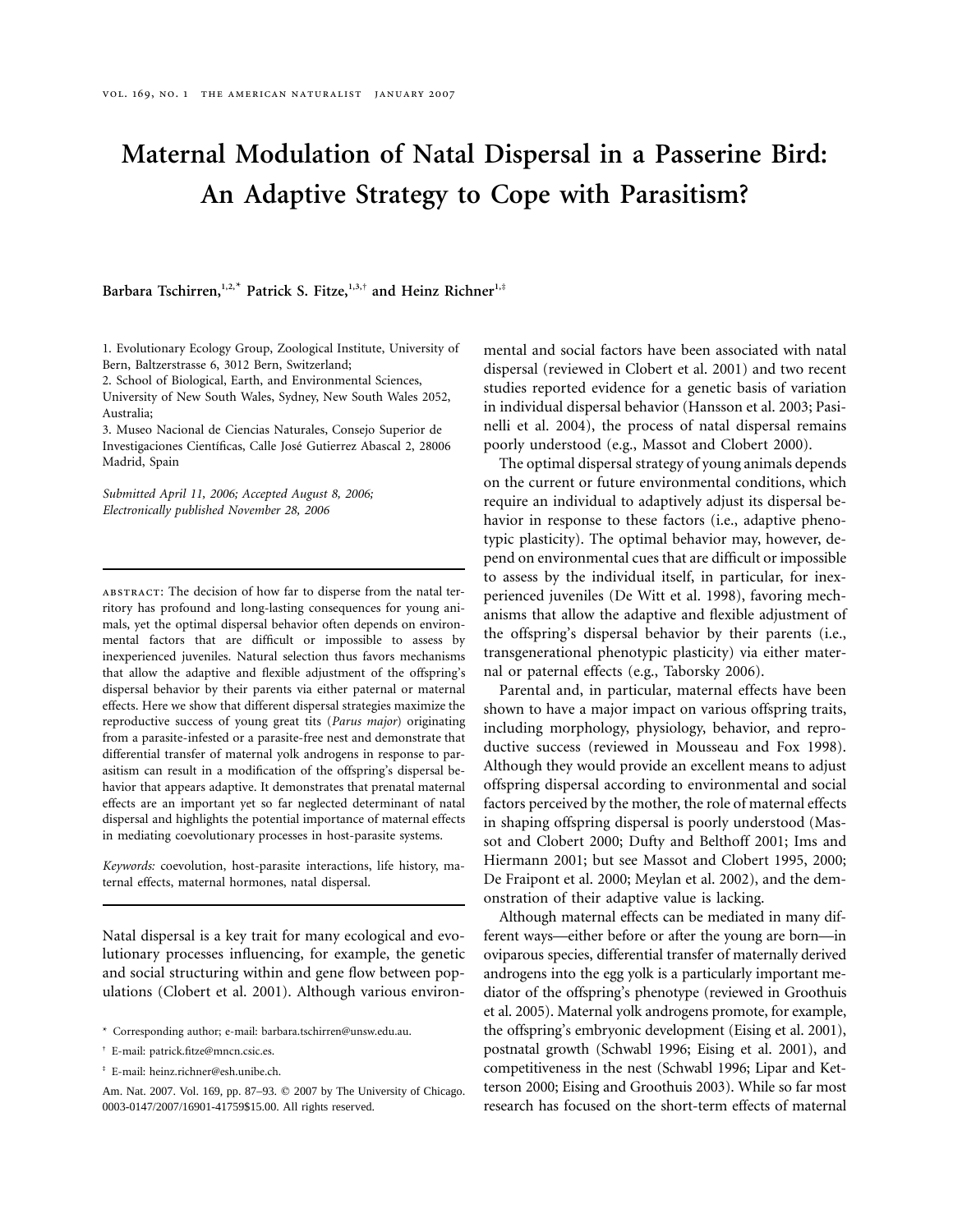yolk hormones on embryonic and nestling development, recent research also addressed the long-term consequences. These studies found surprisingly strong effects of exposure to different levels of yolk hormones on the birds' performance postfledging, influencing, for example, their social status (Schwabl 1993), their aggressive behavior almost 1 year after hatching (Strasser and Schwabl 2004; Eising et al. 2006), and potentially also their explorative behavior and dispersal (Dingemanse et al. 2003).

In host-parasite systems, the relative dispersal distance of hosts and their parasites can shape coevolutionary processes, including adaptation to the local parasite community (Gandon et al. 1996; Gandon 2002) and the evolution of parasite virulence (Boots and Sasaki 1999). Depending on the specific host-parasite system and environmental, spatial, and temporal variation in the risk of parasitism (Boulinier et al. 2001), different optimal dispersal strategies are thus expected to maximize fitness for parasite-infested and parasite-free hosts (Boulinier et al. 2001). From an evolutionary perspective, a parental modulation of offspring dispersal behavior might thus be of particular importance in such systems. A recent study by Van de Casteele (2002) indeed documented evidence for transgenerational plasticity in dispersal behavior in response to parasitism: the natal dispersal distance of young great tits (*Parus major*) was influenced by the tick infestation status of their parents. The proximate mechanisms and the fitness consequences of this parental modification, however, remained unknown.

We have previously shown in another great tit population that female birds deposited lower concentrations of yolk androgens into their eggs when their nest was infested with ectoparasitic hen fleas (*Ceratophyllus gallinae*) before egg laying, compared with females that laid their eggs in a parasite-free nest (Tschirren et al. 2004). As yet, the adaptive significance of this behavior is unknown (Tschirren et al. 2005).

Here we investigate whether differential maternal transfer of yolk androgens in relation to parasitism (Tschirren et al. 2004) might result in differential dispersal patterns in offspring and could act as an adaptation to parasitism (Gandon et al. 1996; Boulinier et al. 2001; Gandon 2002). Thereto, we first describe optimal dispersal strategies of great tits in relation to parasitism, subsequently test for the role of maternal yolk androgens in shaping offspring natal dispersal, and, finally, discuss the potential adaptive significance of this transgenerational phenotypic plasticity.

# **Material and Methods**

# *Study Place and Species*

The study was performed in a great tit population breeding in nest boxes in the "Forst," a forest consisting mainly of beech (*Fagus sylvatica*) and spruce (*Picea abies*), near Bern, Switzerland (46°54'N, 7°17'E/46°57'N, 7°21'E). The great tit is a small hole-nesting passerine (16–20 g) and one of the main hosts of the ectoparasitic hen flea *Ceratophyllus gallinae* (Tripet and Richner 1997). Hen fleas live in the nest material and suck blood from nestlings and adults. They hibernate in old nests and can already be present in large numbers at the start of the host's egg laying period (Tripet and Richner 1999). Hen fleas impair host fitness by affecting growth, survival, and future reproduction (Richner et al. 1993; Fitze et al. 2004*a*, 2004*b*).

# *Early Parasite Exposure, Natal Dispersal, and Reproductive Success*

In a 4-year experimental study (1997–2000), we investigated different optimal dispersal strategies of young great tits in relation to parasitism, that is, the interaction effect between parasite exposure during the nestling period and the natal dispersal distance on the reproductive success of locally recruited birds. Twelve experimental plots consisting of 32 nest boxes each were established, and each plot was split in two patches consisting of 16 boxes. Patches within plots were randomly assigned to be infested with ectoparasitic hen fleas or were kept free of parasites during the four experimental years (Fitze et al. 2004*b*). An additional 88 boxes were established in the forest surrounding the plots. These boxes were randomly assigned to be parasite infested or parasite free in each year of the experiment to control for potential nonrandom phenotype distribution in the patch design (Fitze et al. 2004*a*). We determined clutch size and the number of fledglings produced in each brood during this 4-year period. Nestlings were individually ringed with aluminium rings, and breeding adults were captured while feeding 13-day-old nestlings in their nest box for identification, allowing for the assessment of local recruitment, reproductive success, and natal dispersal distance, that is, the distance the recruited birds moved between their birthplace and the site of their first reproduction (Greenwood 1980; Fitze et al. 2004*b*). Since breeding dispersal is insignificant in our study population (B. Tschirren and P. S. Fitze, personal observation; see also, e.g., Greenwood and Harvey 1982), the natal dispersal distance is a good description of an individual's dispersal behavior.

#### *Yolk Testosterone and Parasite Manipulation*

Since we have shown in an earlier study that great tit females differentially transfer yolk hormones into the eggs in response to parasites (Tschirren et al. 2004), we directly manipulated yolk testosterone concentrations in the eggs of the same population in 2002 to test whether differential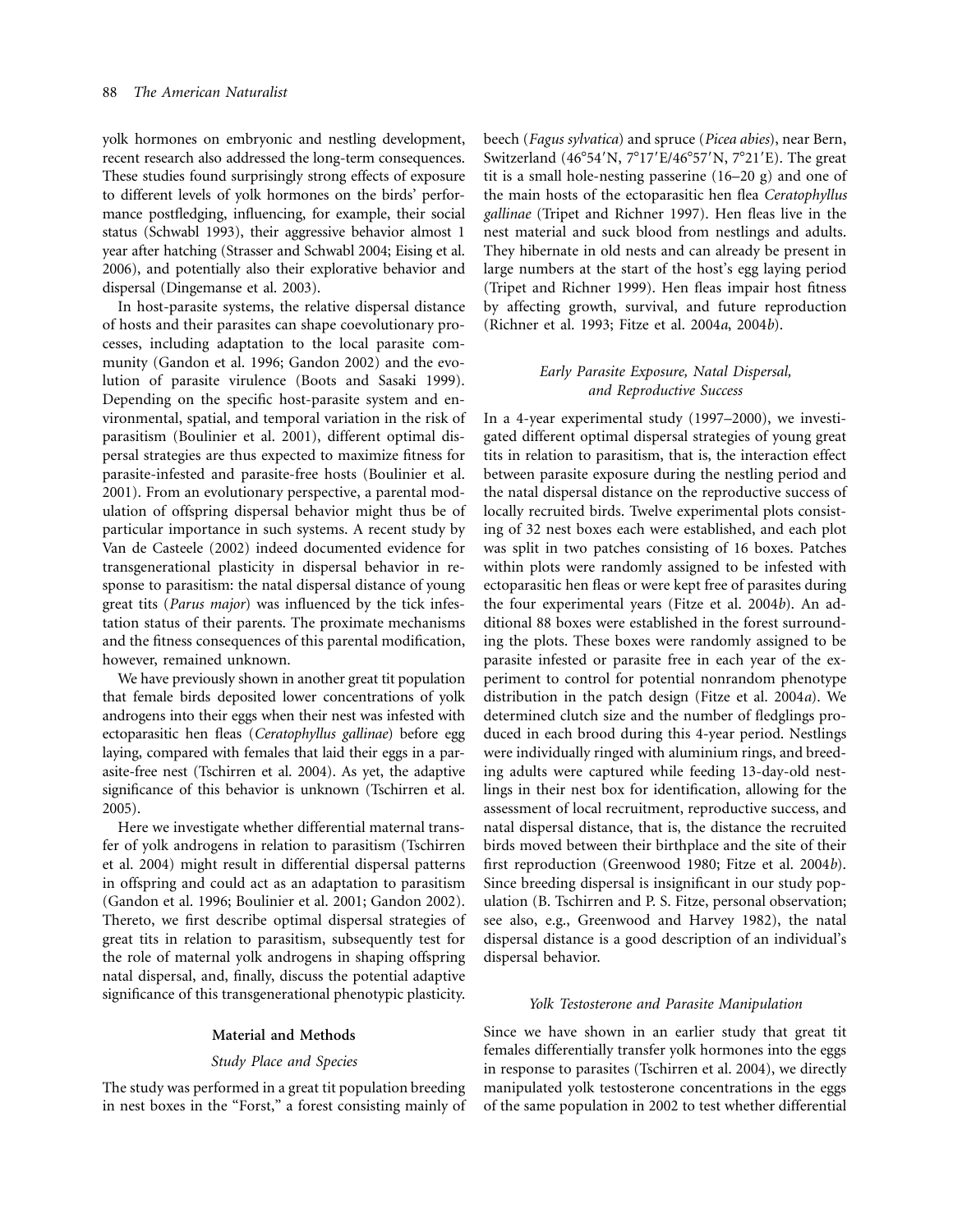hormone deposition by the mother can adaptively shape the dispersal behavior of the offspring in relation to parasitism. After clutch completion (i.e., 1 day after the last egg was laid), we manipulated the yolk testosterone concentration as described by Tschirren et al. (2005). We injected all eggs of a clutch with either 30 ng of testosterone (17b-hydroxy-4-androsten-3-on; Fluka, Switzerland) dissolved in 5  $\mu$ L of sesame oil or 5  $\mu$ L of sesame oil as a control. The dose of injected testosterone was similar to the highest concentrations of yolk testosterone found in previously analyzed great tit eggs from the same population (Tschirren et al. 2004). We injected a total number of 623 eggs from which 500 nestlings hatched. The overall hatching success was 80.3%, and it was not significantly different between testosterone-injected (81.4% hatched) and control eggs (79.2% hatched;  $\chi^2 = 0.473$ ,  $P = .492$ ,  $N = 623$ ; Tschirren et al. 2004).

One day after hatching, nestlings from a control and a testosterone-injected clutch with the same hatching date and a similar brood size were partially exchanged. Nestlings were ranked in their original nest according to body mass and then alternately assigned to stay in their nest or to be transferred to the partner nest. For identification, we individually marked nestlings by clipping down feathers. After the cross-fostering, all nests contained nestlings of both treatment groups (originating from testosteroneinjected and control eggs). This design thus ensured that both treatment groups had the same potential for dispersal within the study population and the same potential of being recorded as a local recruit the following year (Van Noordwijk 1984).

Before placing the nestlings back in the nest box, we heat-treated the nest material of all nests in a microwave oven (Richner et al. 1993) to kill all naturally present parasites. One randomly chosen nest of each cross-foster pair was then experimentally reinfested with 40 female and 20 male hen fleas while the other nest remained free of parasites (Richner et al. 1993). The hen fleas used for the infestation were extracted from old nests collected within the study area at the start of the breeding season. Eight days posthatching, nestlings were ringed with aluminium rings, and 15 days posthatching, we measured their body mass. Mortality during the nestling period was not significantly different between treatment groups ( $\chi^2$  = 2.828,  $P = .093$ ,  $N = 500$ ), and at the end of the nestling period, a total of 240 nestlings originating from testosterone-manipulated and 248 nestlings originating from control eggs fledged.

# *Natal Dispersal*

In the year after the experimental manipulation of yolk testosterone in the eggs, we captured all breeding birds in

the study area within their nest box while feeding 13-dayold nestlings. We measured body mass and metatarsus length of adult birds (Svensson 1992) and determined their natal dispersal distance.

# *Statistical Analyses*

*Early Parasite Exposure, Natal Dispersal, and Reproductive Success.* For the analysis of the interaction effect between parasite exposure during the nestling period and the recruits' natal dispersal distance on their reproductive success, that is, the number of eggs laid and the number of fledglings produced, we used a general linear model (GLM) containing the parasite treatment of the rearing nest, the recruit's sex, the recruits' natal dispersal distance, and the interaction between parasite treatment and natal dispersal distance (for details, see Fitze et al. 2004*b*).

Because the experiment was performed over a 4-year period, birds born in the first year of the study had the chance to produce more offspring during the study period than birds born at the end of the study. This was accounted for by including the number of possible breeding events and the number of clutches produced as covariates into the model. During the study period, parasite manipulations were performed within the study population for another project. Since earlier studies have shown that parasites reduce the reproductive success of adult great tits (e.g., Richner et al. 1993; Fitze et al. 2004*a*, 2004*b*), we included the number of broods produced in a parasiteinfested nest as a covariate in the final model to control for potentially confounding effects (for details, see Fitze et al. 2004*b*).

*Yolk Testosterone Manipulation and Natal Dispersal.* The effect of the yolk testosterone manipulation on the recruits' natal dispersal distance was analyzed with a GLM including hormone treatment, parasite treatment, and sex of the recruited birds as fixed effects. The recruitment rate of fledged birds in relation to the hormone manipulation, the parasite treatment, and the interaction between hormone manipulation and parasite treatment was analyzed by logistic regression.

Mean values of recruits originating from the same nest and the same treatment group were used in all analyses to control for nonindependence of these data. All possible interactions were included in the analyses and were backward eliminated from the final models if nonsignificant. All tests were two tailed, with a significance level set at *P* ≤ .05. Residuals of the models were normally distributed and homoscedastic. Means  $\pm$  1 SE are presented. Statistical analyses were performed using JMP IN 4.0 (Sall and Lehmann 1996).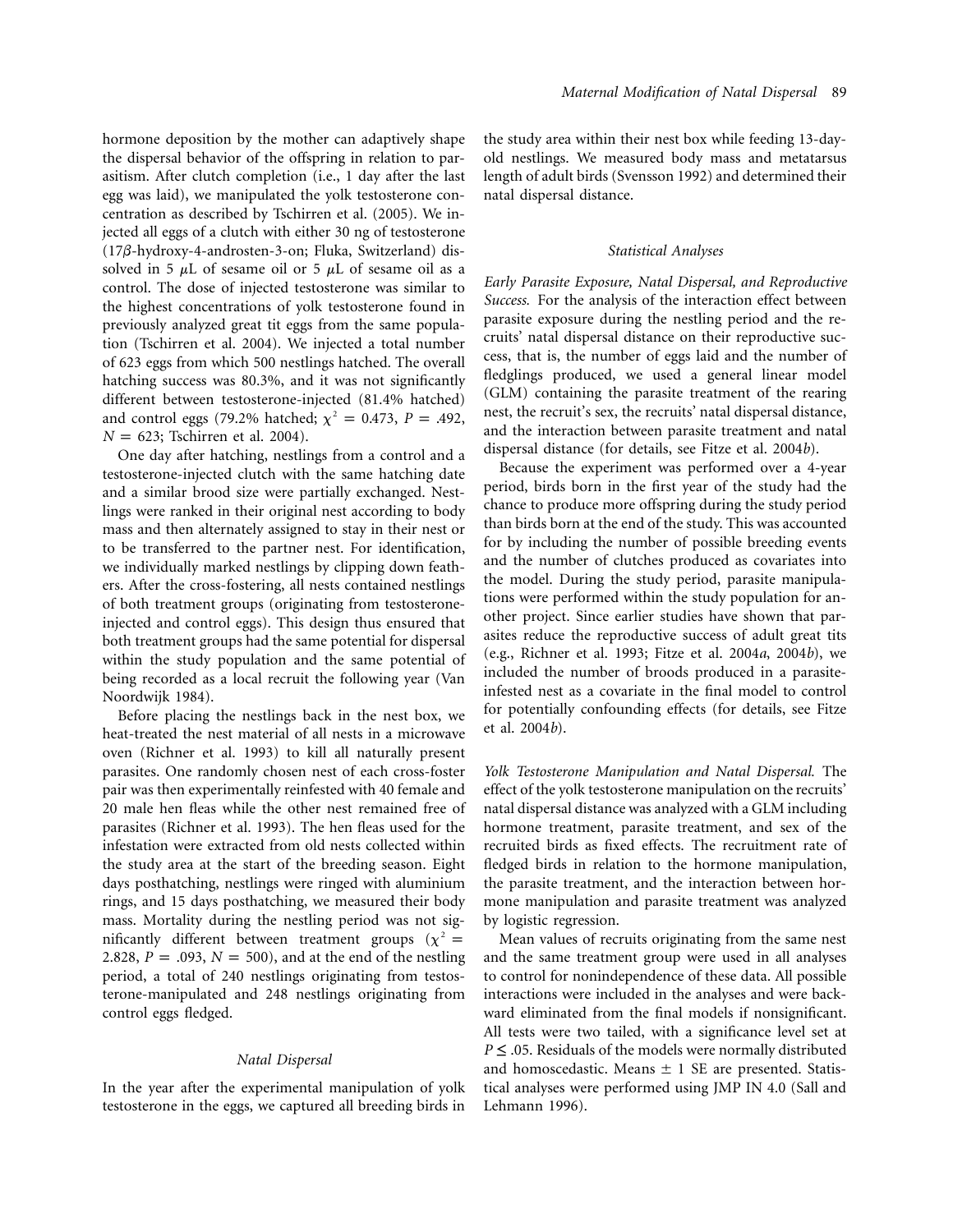

Figure 1: Number of fledglings produced by birds that grew up in a parasite-free nest (*open circles and dashed line*) or a nest infested with ectoparasitic hen fleas (*solid circles and solid line*) in relation to their natal dispersal distance. Residuals of the model without the interaction between parasite treatment and natal dispersal distance are shown.

#### **Results**

#### *Natal Dispersal Distance and Reproductive Success*

We found a statistically significant interaction effect of the parasite treatment of the rearing nest and the natal dispersal distance on the recruits' reproductive success (number of eggs produced:  $F = 7.126$ , df = 1, 172,  $P = .008$ ; number of fledglings produced:  $F = 5.534$ , df = 1, 177,  $P = .020$ ). In birds that grew up in a parasite-infested nest, the number of eggs laid and the number of fledglings produced decreased with increasing natal dispersal distance (eggs:  $b = -0.0008$ ; fledglings:  $b = -0.0012$ ), while in recruits originating from a parasite-free nest, the relationship between natal dispersal distance and reproductive success was positive (eggs:  $b = 0.0004$ ; fledglings:  $b =$ 0.0006; fig. 1).

# *Yolk Testosterone and Natal Dispersal Distance*

In a second step, we analyzed the role of maternal yolk androgens in shaping the offspring's dispersal behavior. We found that recruits originating from eggs with experimentally elevated yolk testosterone concentrations dispersed significantly longer distances  $(+44%)$  compared with control-injected birds (hormone manipulated birds:  $1,070.5 \pm 132.4 \text{ m}$   $[N = 26]$ ; controls: 744.1  $\pm$  89.1 m  $[N = 19]$ ;  $F = 4.093$ ,  $df = 1, 42$ ,  $P = .0495$ ; fig. 2).

We further found a tendency for birds reared in a fleainfested nest to disperse shorter distances than recruits originating from a parasite-free nest (flea infested: 708.5  $\pm$  115.1 m  $[N = 13]$ ; parasite free: 1,023.8  $\pm$ 111.3  $[N = 32]$ ;  $F = 3.287$ ,  $df = 1, 42$ ,  $P = .0770$ ). Natal dispersal distance was not significantly different between male and female recruits in this study (females: 889.1  $\pm$ 117.9 m  $[N = 21]$ ; males:  $970.9 \pm 130.3$  m  $[N = 24]$ ;  $F = 0.224$ , df = 1, 41, *P* = .638), and none of the interactions between hormone treatment, parasite treatment, and sex explained a significant amount of variation in dispersal distance (all *P* > .250). Natal dispersal distance was not significantly influenced by the recruit's body mass as a nestling  $(F = 1.249, df = 1, 42, P = .270)$ , its body mass as an adult ( $F = 0.088$ , df = 1, 42,  $P = .769$ ), or its body size (metatarsus length;  $F = 0.192$ , df = 1, 42,  $P = .663$ ). The overall local recruitment rate was 9.2%. It was not significantly influenced by the hormone treatment ( $\chi^2$  = 1.38, *P* = .240, *N* = 488), the parasite treatment ( $\chi^2$  = 0.60, *P* = .438, *N* = 488), or the interaction between parasite and hormone treatment ( $\chi^2 = 0.03$ ,  $P = .869, N = 488.$ 

#### **Discussion**

The relative dispersal distance of hosts and their parasites can have profound consequences for coevolutionary processes in host-parasite systems (Gandon et al. 1996; Boulinier et al. 2001; Gandon 2002). The optimal dispersal behavior of an individual thus often depends on parasite



**Figure 2:** Natal dispersal distance of recruits originating from testosteroneinjected ( $N = 26$ ) and control-injected ( $N = 19$ ) eggs. Means  $+ 1$  SE are shown.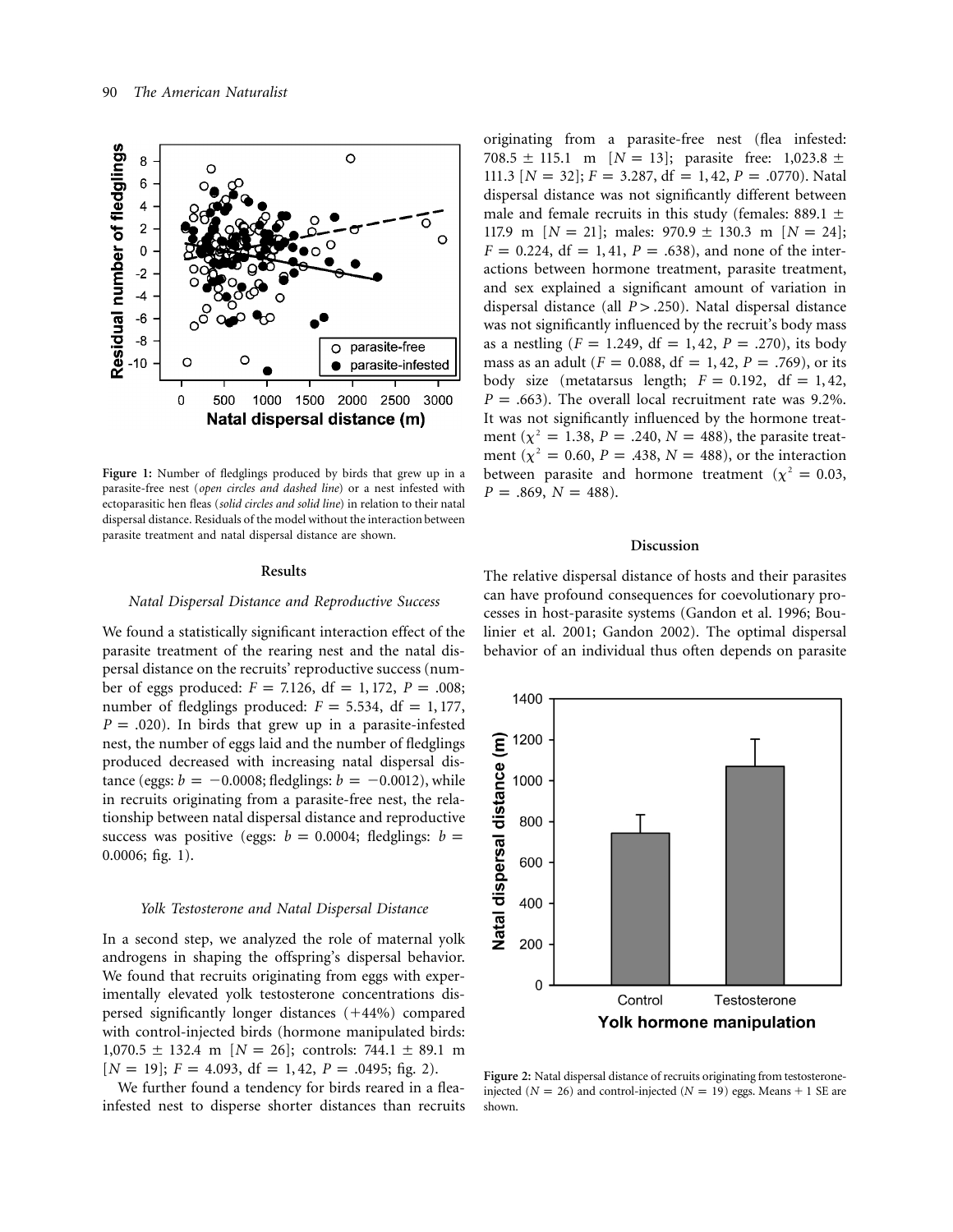abundance. In cliff swallows (*Petrochelidon pyrrhonota*), for example, longer dispersal distances were observed when the parasite load was high in the natal territory. This parasite-dependent dispersal pattern might reflect an adaptive host strategy, since by abandoning a heavily infested nest site, cliff swallows may reduce the negative parasite impact on both themselves and their offspring (Brown and Brown 1992). Alternatively, however, it might reflect a host manipulation by the parasite (Lion et al. 2006).

In great tits, the opposite pattern was observed, and birds that were exposed to parasites—in this case, ectoparasitic hen fleas—during the nestling stage dispersed shorter distances compared with parasite-free birds (Heeb et al. 1999; but see Fitze et al. 2004*b*), a trend that was also observed in this study. Here we show that relatively short dispersal distances in the presence of hen fleas are adaptive: the reproductive success of birds originating from parasite-infested nests decreased with increasing natal dispersal distance, while the opposite pattern was observed for local recruits originating from parasite-free nests. Beneficial effects of short dispersal distances in the presence of parasites, as demonstrated here, might reflect a strategy that favors adaptive host responses to the local parasite community (Heeb et al. 1998; Boulinier et al. 2001; Gasparini et al. 2001; Buechler et al. 2002) or a lower ability of parasite-infested birds to cope with a new environment (e.g., Pärt 1994). However, irrespective of the proximate mechanism underlying the negative relationship between dispersal distance and reproductive success in parasite-infested birds, parents rearing an infested brood gain higher fitness by promoting their offspring's philopatry.

Parents could promote offspring philopatry via parental behavior after fledging (e.g., by reduced aggression directed toward offspring after independence); however, prenatal maternal effects also are good candidates for the modification of the young's dispersal behavior in response to parasites (e.g., Massot and Clobert 1995, 2000; De Fraipont et al. 2000; Meylan et al. 2002; Van de Casteele 2002). Tschirren et al. (2004) showed that female great tits transferred lower concentrations of yolk androgens into the eggs when their nest was infested with ectoparasitic hen fleas compared with unexposed control females. This differential deposition of yolk androgens might directly shape the offspring's resistance to parasites because of potential immunosuppressive effects of exposure to high concentrations of yolk androgens during embryonic development (Grossman 1985; Groothuis et al. 2005; Müller et al. 2005; Tschirren and Richner 2006). However, an experimental manipulation of yolk testosterone and subsequent measure of both the cell-mediated immune response and the susceptibility to hen fleas revealed no such direct effect in this system (Tschirren et al. 2005). This study, however, suggests that the transfer of low concentrations of yolk androgens into the eggs in the presence of parasites might play an important role in modulating the offspring's dispersal behavior instead. Recruited birds originating from an egg with experimentally elevated yolk testosterone concentrations dispersed significantly longer distances  $(+44%)$  between their rearing place and the place of their first reproduction. The deposition of low concentrations of yolk androgens into the eggs in the presence of hen fleas (Tschirren et al. 2004) might thus be a female strategy to promote philopatry of parasitized offspring and thus to increase her offspring's and thereby her own fitness.

Prenatal exposure to androgens has previously been suggested to promote natal dispersal in mammals (Dufty and Belthoff 2001). In gray-sided voles, females from litters with a high proportion of males were more likely to disperse than females from other litters (Ims 1989, 1990), suggesting that prenatal exposure of females to their brothers' testosterone predisposed them to disperse. Our experimental study shows that the hormonal environment experienced during embryonic development can also regulate the level of natal dispersal in birds. It indicates that females of a wide range of taxa can modify the dispersal behavior of their offspring according to the environmental or social conditions experienced during reproduction by differential transfer of androgens into the eggs or altering the embryo's exposure to androgens in utero.

In conclusion, our study demonstrates that maternal effects are a potentially important determinant of natal dispersal, yet so far they have been largely neglected in natal dispersal research. Future studies should thus assess the generality and relative importance of this transgenerational effect on natal dispersal in other systems and estimate the selection acting on the plasticity of maternal resource allocation in response to environmental or social factors to evaluate its adaptive nature.

# **Acknowledgments**

We are grateful to E. Postma for discussion and comments on the manuscript and to S. Aschwanden, O. Otti, and V. Saladin for field assistance. The comments of B. Doligez and two anonymous reviewers greatly improved this article. The experiment was financially supported by the Swiss National Science Foundation (research grant 102017 to H.R. and postdoctoral research fellowship PBBEA-111206 to B.T.) and was conducted under a license provided by the Ethical Committee of the Office of Agriculture of the Canton of Bern, Switzerland.

# **Literature Cited**

Boots, M., and A. Sasaki. 1999. "Small worlds" and the evolution of virulence: infection occurs locally and at a distance. Proceedings of the Royal Society B: Biological Sciences 266:1933–1938.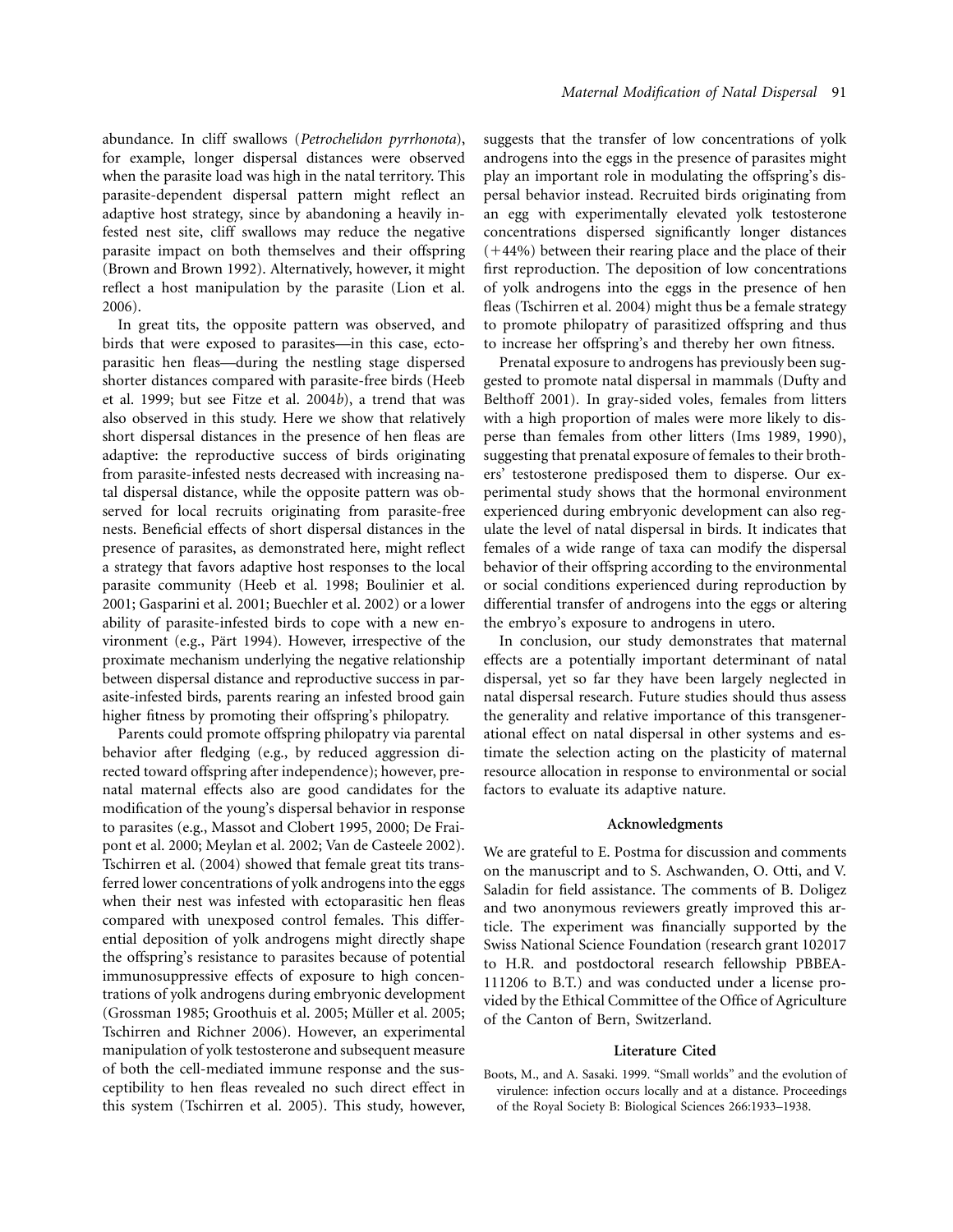- Boulinier, T., K. D. McCoy, and G. Sorci. 2001. Dispersal and parasitism. Pages 169–179 *in* J. Clobert, E. Danchin, A. A. Dhondt, and J. D. Nichols, eds. Dispersal. Oxford University Press, New York.
- Brown, C. R., and M. B. Brown. 1992. Ectoparasitism as a cause of natal dispersal in cliff swallows. Ecology 73:1718–1723.
- Buechler, K., P. S. Fitze, B. Gottstein, A. Jacot, and H. Richner. 2002. Parasite-induced maternal response in a natural bird population. Journal of Animal Ecology 71:247–252.
- Clobert, J., E. Danchin, A. A. Dhondt, and J. D. Nichols, eds. 2001. Dispersal. Oxford University Press, New York.
- De Fraipont, M., J. Clobert, H. John, and S. Alder. 2000. Increased pre-natal maternal corticosterone promotes philopatry of offspring in common lizards *Lacerta vivipara*. Journal of Animal Ecology 69:404–413.
- De Witt, T. J., A. Sih, and D. S. Wilson. 1998. Costs and limits of phenotypic plasticity. Trends in Ecology & Evolution 13:77–81.
- Dingemanse, N. J., C. Both, A. J. van Noordwijk, A. L. Rutten, and P. J. Drent. 2003. Natal dispersal and personalities in great tits (*Parus major*). Proceedings of the Royal Society B: Biological Sciences 270:741–747.
- Dufty, A. M., and J. R. Belthoff. 2001. Proximate mechanisms of natal dispersal: the role of body condition and hormones. Pages 217–229 *in* J. Clobert, E. Danchin, A. A. Dhondt, and J. D. Nichols, eds. Dispersal. Oxford University Press, New York.
- Eising, C. M., and T. G. G. Groothuis. 2003. Yolk androgens and begging behavior in black-headed gull chicks: an experimental field study. Animal Behavior 66:1027–1034.
- Eising, C. M., C. Eikenaar, H. Schwabl, and T. G. G. Groothuis. 2001. Maternal androgens in black-headed gull (*Larus ridibundus*) eggs: consequences for chick development. Proceedings of the Royal Society B: Biological Sciences 268:839–846.
- Eising, C. M., W. Müller, and T. G. G. Groothuis. 2006. Avian mothers create different phenotypes by hormone deposition in their eggs. Biology Letters 2:20–22.
- Fitze, P. S., B. Tschirren, and H. Richner. 2004*a*. Life history and fitness consequences of ectoparasites. Journal of Animal Ecology 73:216–226.
- Fitze, P. S., J. Clobert, and H. Richner. 2004*b*. Long-term life-history consequences of ectoparasite-modulated growth and development. Ecology 85:2018–2026.
- Gandon, S. 2002. Local adaptation and the geometry of host-parasite coevolution. Ecology Letters 5:246–256.
- Gandon, S., Y. Capowiez, Y. Dubois, Y. Michalakis, and I. Olivieri. 1996. Local adaptation and gene-for-gene coevolution in a metapopulation model. Proceedings of the Royal Society B: Biological Sciences 263:1003–1009.
- Gasparini, J., K. D. McCoy, C. Haussy, T. Tveraa, and T. Boulinier. 2001. Induced maternal response to the lyme disease spirochaete *Borrelia burgdorferi* sensu lato in a colonial seabird, the kittiwake *Rissa tridactyla*. Proceedings of the Royal Society B: Biological Sciences 268:647–650.
- Greenwood, P. J. 1980. Mating systems, philopatry and dispersal in birds and mammals. Animal Behavior 28:1140–1162.
- Greenwood, P. J., and P. H. Harvey. 1982. Natal and breeding dispersal of birds. Annual Review of Ecology and Systematics 13:1– 21.
- Groothuis, T. G. G., W. Müller, N. von Engelhardt, C. Carere, and C. Eising. 2005. Maternal hormones as a tool to adjust offspring

phenotype in avian species. Neuroscience and Biobehavioral Reviews 29:329–352.

- Grossman, C. J. 1985. Interactions between the gonadal steroids and the immune system. Science 227:257–261.
- Hansson, B., S. Bensch, and D. Hasselquist. 2003. Heritability of dispersal in the great reed warbler. Ecology Letters 6:290–294.
- Heeb, P., I. Werner, M. Kölliker, and H. Richner. 1998. Benefits of induced host responses against an ectoparasite. Proceedings of the Royal Society B: Biological Sciences 265:51–56.
- Heeb, P., I. Werner, A. C. Mateman, M. Kölliker, M. W. G. Brinkhof, C. M. Lessells, and H. Richner. 1999. Ectoparasite infestation and sex-biased local recruitment of hosts. Nature 400:63–65.
- Ims, R. A. 1989. Kinship and origin effects on dispersal and space sharing in *Clethrionomys rufocanus*. Ecology 70:607–616.
- -. 1990. Determinants of natal dispersal and space use in graysided voles, *Clethrionomys rufocanus*: a combined field and laboratory experiment. Oikos 57:106–113.
- Ims, R. A., and D. O. Hiermann. 2001. Condition-dependent dispersal. Pages 203–216 *in* J. Clobert, E. Danchin, A. A. Dhondt, and J. D. Nichols, eds. Dispersal. Oxford University Press, New York.
- Lion, S., M. van Baalen, and W. G. Wilson. 2006. The evolution of parasite manipulation of host dispersal. Proceedings of the Royal Society B: Biological Sciences 273:1063–1071.
- Lipar, J. L., and E. D. Ketterson. 2000. Maternally derived yolk testosterone enhances the development of the hatching muscle in the red-winged blackbird *Agelaius phoeniceus*. Proceedings of the Royal B: Biological Sciences 267:2005–2010.
- Massot, M., and J. Clobert. 1995. Influence of maternal food availability on offspring dispersal. Behavioral Ecology and Sociobiology 37:413–418.
- ———. 2000. Processes at the origin of similarities in dispersal behavior among siblings. Journal of Evolutionary Biology 13:707– 719.
- Meylan, S., J. Belliure, J. Clobert, and M. de Fraipont. 2002. Stress and body condition as prenatal and postnatal determinants of dispersal in the common lizard (*Lacerta vivipara*). Hormones and Behavior 42:319–326.
- Mousseau, T. A., and C. W. Fox. 1998. Maternal effects as adaptations. Oxford University Press, New York.
- Müller, W., T. G. G. Groothuis, A. Kasprzik, C. Dijkstra, R. V. Alatalo, and H. Siitari. 2005. Prenatal androgen exposure modulates cellular and humoral immune function of black-headed gull chicks. Proceedings of the Royal Society B: Biological Sciences 272:1971– 1977.
- Pärt, T. 1994. Male philopatry confers a mating advantage in the migratory collared flycatcher, *Ficedula albicollis*. Animal Behavior 48:401–409.
- Pasinelli, G., K. Schiegg, and J. R. Walters. 2004. Genetic and environmental influences on natal dispersal distance in a resident bird species. American Naturalist 164:660–669.
- Richner, H., A. Oppliger, and P. Christe. 1993. Effect of an ectoparasite on reproduction in great tits. Journal of Animal Ecology 62: 703–710.
- Sall, J., and A. Lehmann. 1996. JMP start statistics. Duxbury, New York.
- Schwabl, H. 1993. Yolk is a source of maternal testosterone for developing birds. Proceedings of the National Academy of Sciences of the USA 90:11446–11450.
- ———. 1996. Maternal testosterone in the avian egg enhances post-